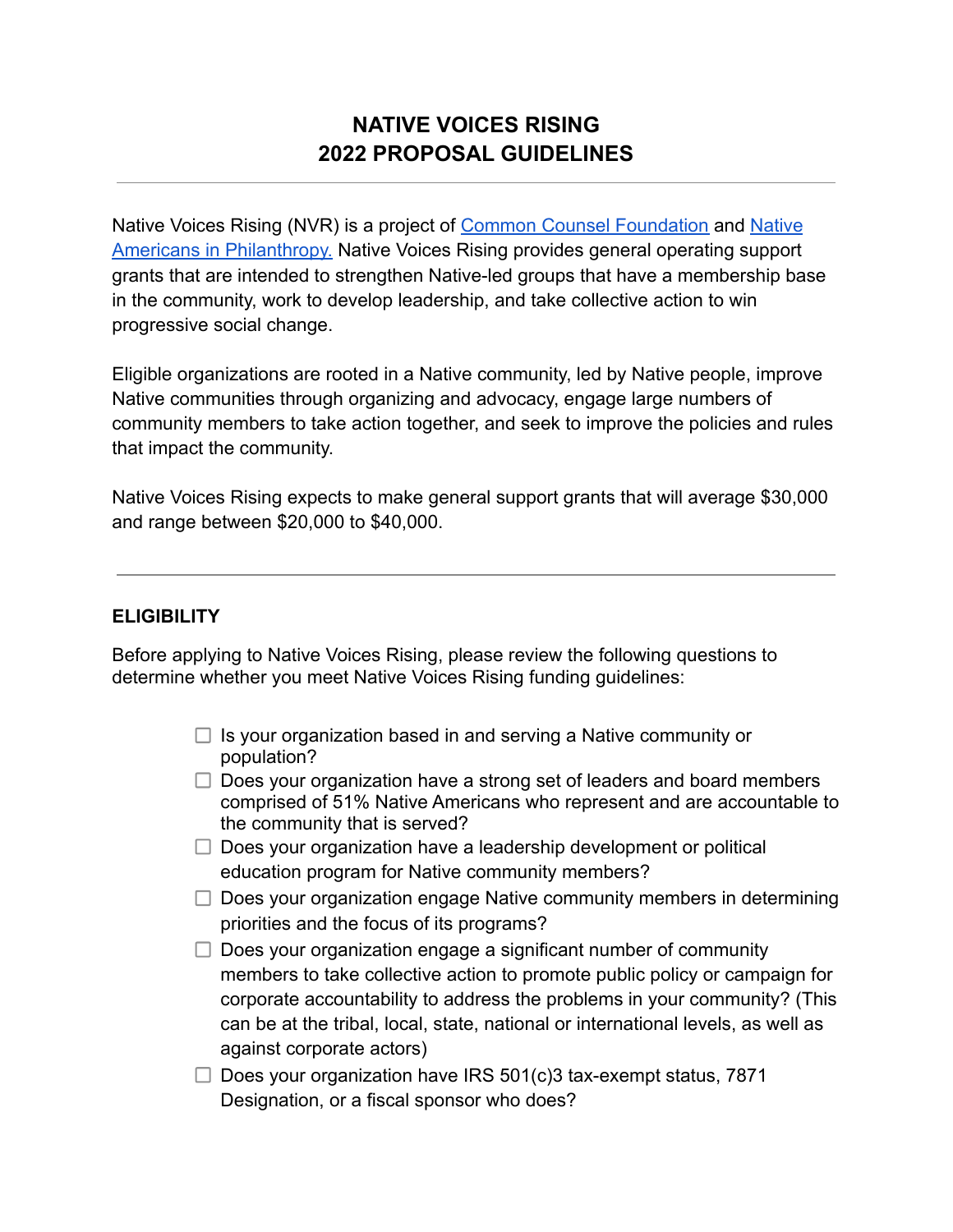Only requests from organizations that meet the guidelines will be considered.

# **EXCLUSIONS (what we do NOT fund)**

We are UNABLE to support the following:

- Organizations that are not based in the United States
- Grantmaking or re-granting institutions
- Capital campaigns, construction or renovation programs, endowments
- Scholarship funds or other aid to individuals
- Research or fellowships
- Land trusts/land acquisitions
- Government-sponsored programs or programs undertaken by tax-supported institutions
- Films, books, or other stand-alone documentation projects,
- Emergency funding

# **PROPOSAL SUBMISSION PROCESS**

If your organization fits all or most of the above eligibility criteria, you may submit an online application to Common Counsel Foundation. Please submit your application via our online grant portal. Note that if you are a new applicant, you will need to register to obtain a user account. The grant portal can be found at [www.nativevoicesrising.org/apply.](https://www.commoncounsel.org/apply)

If you do not have the technical capacity to submit via our online applications, we will also accept submissions of this application and accompanying attachments to grants@nativevoicesrising.org.

# **TIMELINE**

Native Voices Rising must receive complete proposals no later than **Friday, July 15, 2022, at 11:59pm Pacific Time**. Confirmation of your submission will be sent by email. Final Decisions will be made in early November 2022.

*(Note: please mark [administrator@grantinterface.com](https://web.archive.org/web/20200728192459/mailto:administrator@grantinterface.com) as a safe sender to ensure you receive email notifications).*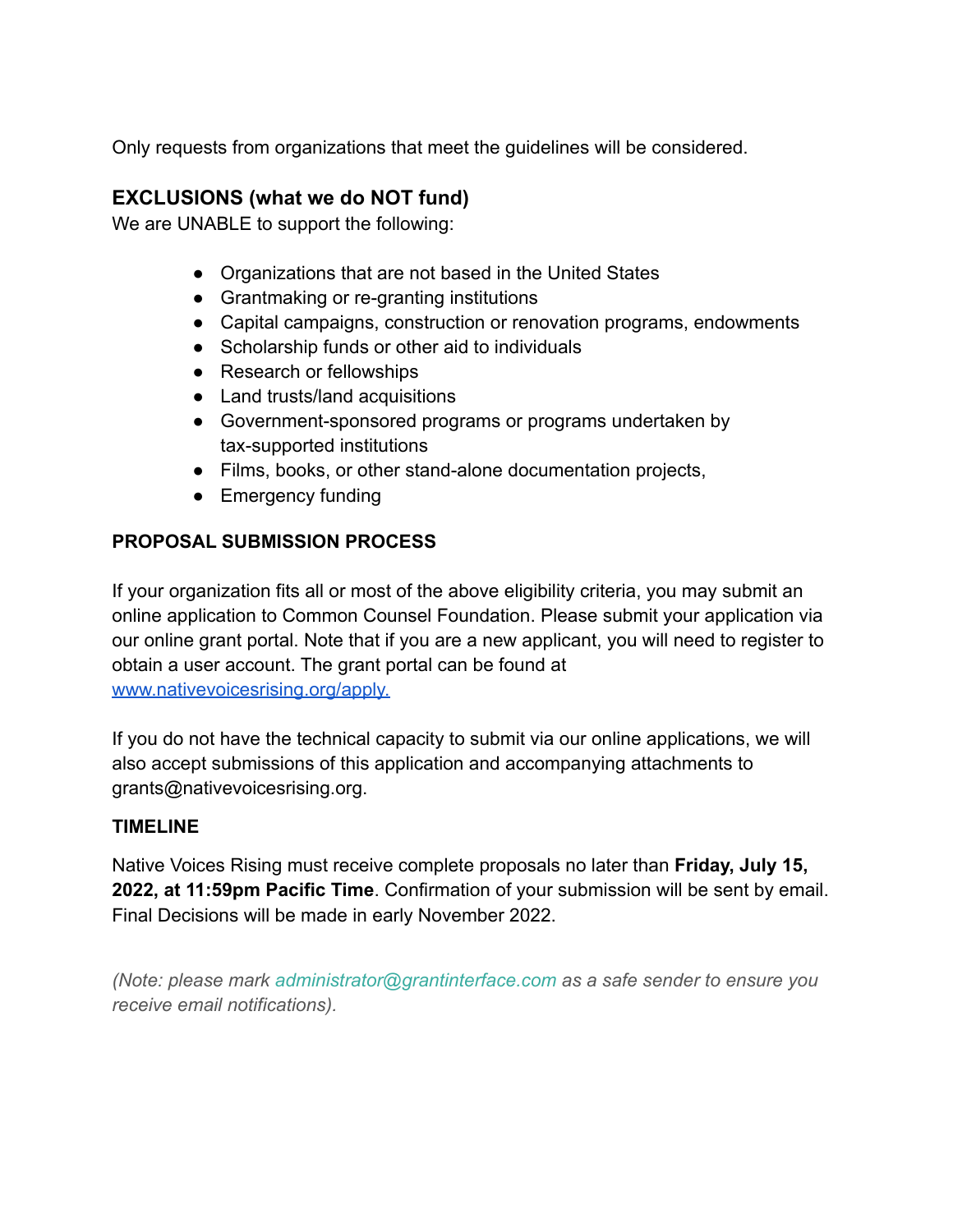# Native Voices Rising 2022

# *Common Counsel Foundation*

# *Eligibility and Exclusions*



# **ELIGIBILITY AND EXCLUSIONS**

Please review the Native Voices Rising eligibility guidelines posted on the NVR website [www.NativeVoicesRising.org.](http://www.nativevoicesrising.org/) Please note that only requests from organizations that meet the guidelines will be considered.

### **PROPOSAL SUBMISSION PROCESS**

If your organization clearly meets the NVR criteria for eligibility, you are welcome to submit a proposal using the form and questions included below. Please also be sure to include all requested attachments.

**Timeline:** Native Voices Rising must receive complete proposals no later than **Friday, July 15, at 11:59pm Pacific time**. Confirmation of your submission will be sent by email. You will receive an update about the status of your application in early November 2022.

# **NOTE: Each narrative question has a suggested paragraph length to help guide how long an answer could be.**

Most questions have a character limit of 7,000, but it is **not** the expectation that each answer is 7,000 characters long. We wanted to offer spaciousness if you feel compelled to elaborate or add in other pieces of information that might be helpful. *Please do not feel obligated to write 7,000 characters for each answer. Instead, use the suggested paragraph length as a general guide.*

# *General Information*

# **Project Name\***

Name of Project. If this proposal is for general support, please type 'general support'. *Character Limit: 100*

# **Fiscal Sponsorship\***

Are you a fiscally sponsored project? (In other words, do you have a fiscal sponsor that has 501c3 status?)

#### **Choices**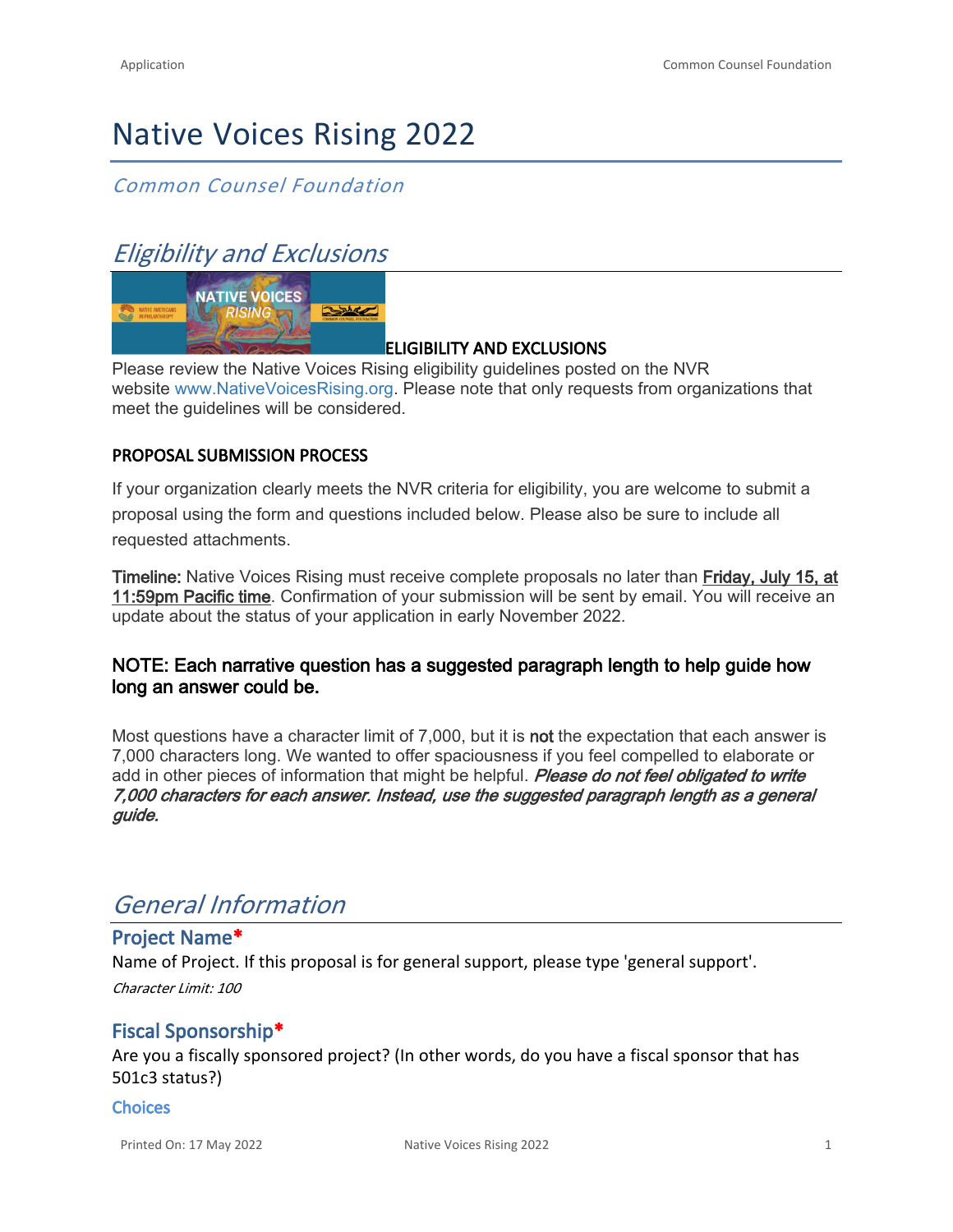Yes No

#### **Year Founded\***

State the year in which your organization was founded. *Character Limit: 4*

# **Organizational Budget\***

What is your organizational budget (defined by expenses from the last completed fiscal year)? *Character Limit: 20*

# **Grant Funds Requested\***

State the amount of grant money desired. (NVR grants will average about \$30,000). *Character Limit: 20*

### **Proposal Activities\***

If this proposal is for program or general operating support, please select up to **three (3**) activities that will be conducted with the funds.

#### **Choices**

\*Not Applicable Advocacy Coalition Building Conferences & Learning Exchanges Direct Services Leadership Training Litigation Organizing Outreach & Community Education Research Voter Engagement **Other** 

If you selected OTHER in the previous question, please describe here.

*Character Limit: 250*

# **Issue Area (Primary)\***

Please select the option that best reflects your organization's **primary** issue area.

#### **Choices**

Arts & Culture Campaign Finance & Responsive Government Criminal Justice Disability Rights Economic Justice/Development Education Environment & Climate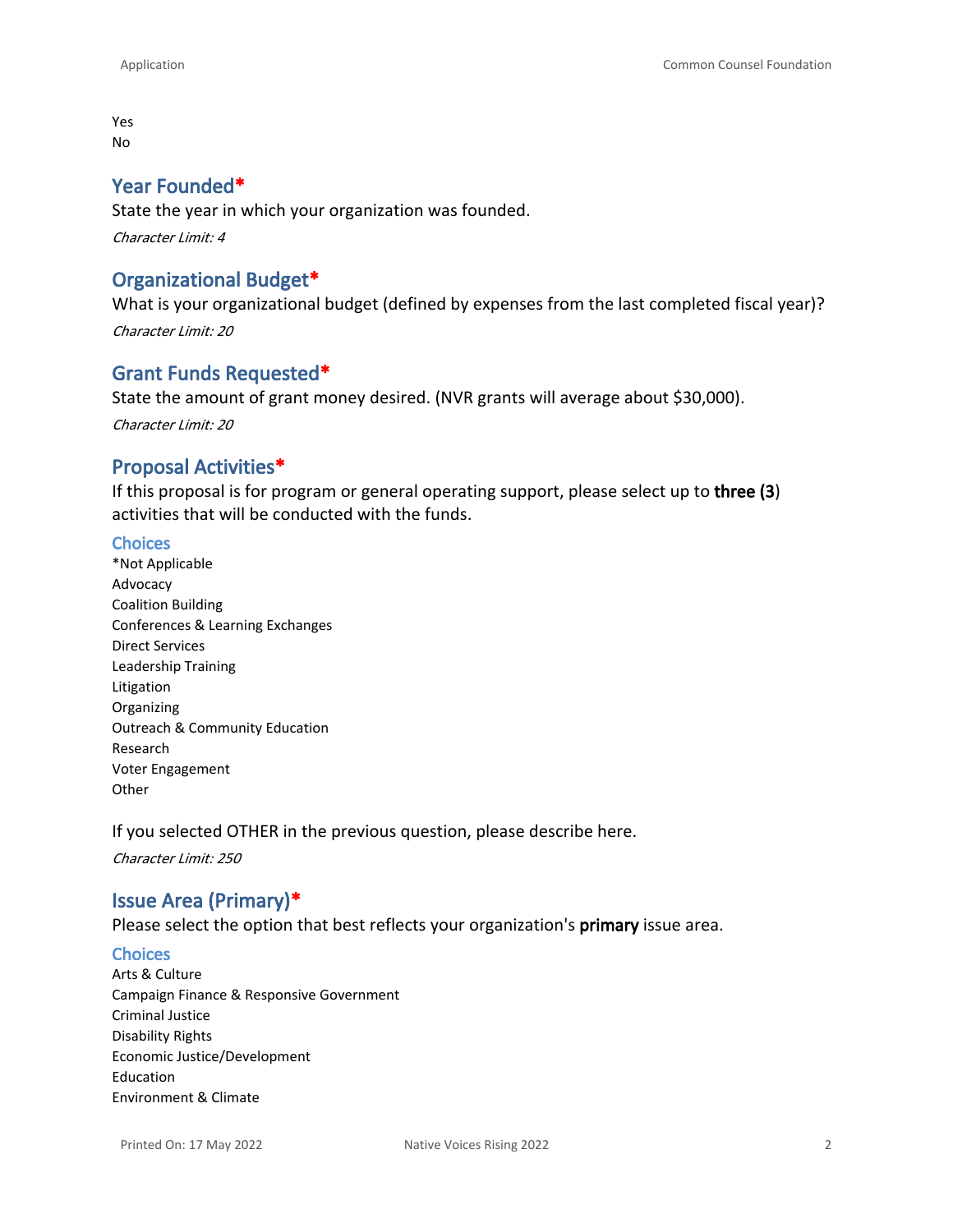Fair Trade/Globalization Food Security Healthcare Housing/Homelessness/Tenants Rights Immigrant and Refugee Rights Leadership Development LGBT & Gender Rights Media Access Native Sovereignty Peace/Anti-militarism Philanthropy & Socially Responsible Investing Racial Justice Reproductive Justice Voting Rights Women's Rights

### **Additional Issue Areas**

Please select up to **three (3) additional** choices that reflect your organization's issues areas

#### **Choices**

Arts & Culture Campaign Finance & Responsive Government Criminal Justice Disability Rights Economic Justice/Development Education Environment & Climate Fair Trade/Globalization Food Security Healthcare Housing/Homelessness/Tenants Rights Immigrant and Refugee Rights Leadership Development LGBT & Gender Rights Media Access Native Sovereignty Peace/Anti-militarism Philanthropy & Socially Responsible Investing Racial Justice Reproductive Justice Voting Rights Women's Rights

# *Fiscal Sponsor Information*

**Fiscal Sponsor\*** Please provide the name of your fiscal sponsor.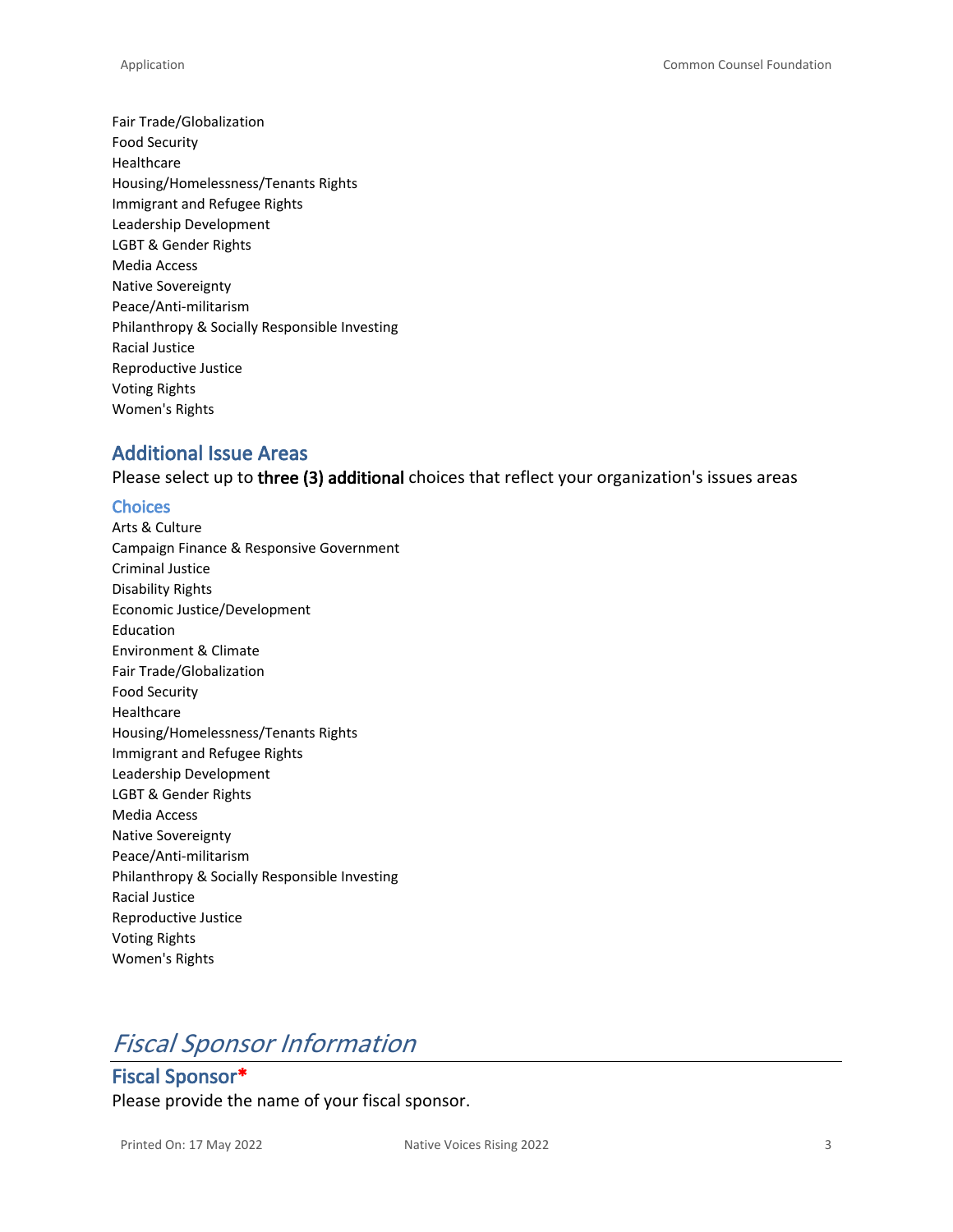*Character Limit: 100*

### **Fiscal Sponsor Contact Person\***

Please provide the name and email of your contact person at your fiscal sponsor. *Character Limit: 250*

# **Fiscal Sponsorship Agreement\***

Please upload a copy of your fiscal sponsorship agreement.

*File Size Limit: 5 MB*

# *Grant Payment Information*

To streamline grant processing, we are collecting award payment information. In the event that you receive an award, we will use this information to disperse your grant. If your information changes, please let us know at your earliest convenience.

# **Bill.com Account Information**

If you already have a Bill.com account, please enter your organization's Bill.com Payment Network ID (PNI). Your PNI is a 16-digit number that starts with the number 0. If you are a fiscally sponsored project, enter your fiscal sponsor's PNI instead.

*Character Limit: 250*

### **ACH Payment Information**

If you (or your fiscal sponsor) do NOT have a Bill.com account already, please enter your ACH payment information. If you are a fiscally sponsored project, please enter the information for your fiscal sponsor instead.

Account Holder's Name

*Character Limit: 250*

Account Number *Character Limit: 250*

Routing Number *Character Limit: 250*

# **Paper Check Payment Information**

If you prefer to receive a check, please confirm your correct mailing address.

*Character Limit: 1000*

#### **Please double check that the information you entered above is correct.**

By checking the box below, I understand that any errors in this information might cause any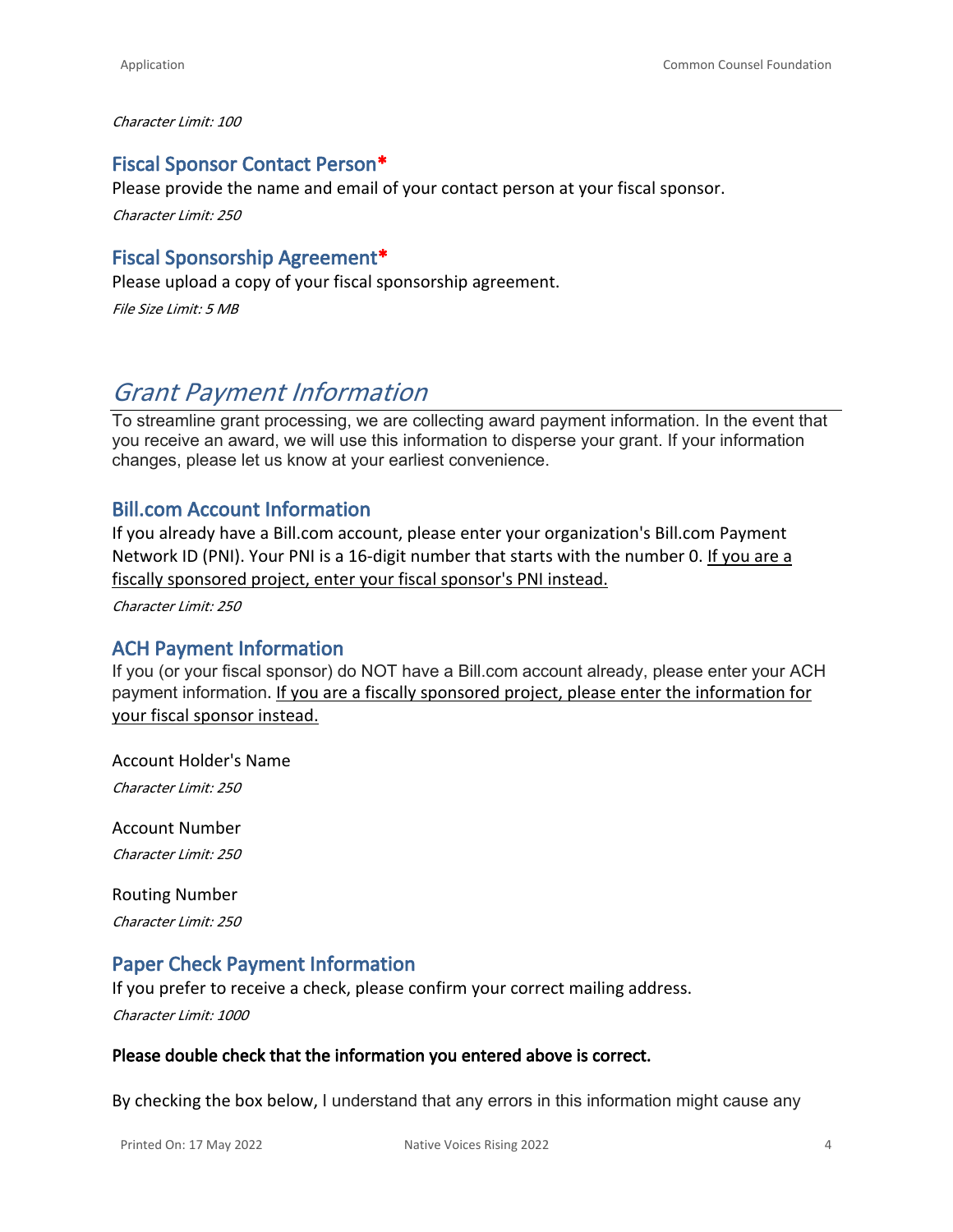funds that are awarded to be delayed or sent to the wrong account. I also verify that the information entered is correct and understand that CCF will rely on it to disperse payment if a grant is awarded. \*

**Choices** Yes, I confirm that this information is correct

# *Proposal Narrative*

**Mission Statement** Briefly state your organization's mission.

*(Suggested length: 1 paragraph) Character Limit: 7000*

# **Current Request and Activities\***

Briefly describe 1) the need your organization is currently trying to change and/or address and 2) your current activities/programs, goals, and campaigns. Be sure to describe how you are engaging your community to take collective action towards improving their lives. If this includes advocacy for policy change or corporate accountability, mention those activities. (This can be at the tribal, local, state, national or international levels and against corporate actors).

*(Suggested length: 3 - 4 paragraphs)*

*Character Limit: 7000*

# **Recent Accomplishments**

Please highlight any recent accomplishments. If you received a grant from NVR in 2021, please provide a brief report on the activities named in your last grant application. If you prefer, you can submit a pre-written report instead.

*(Suggested length: 1 - 3 paragraphs) Character Limit: 7000 | File Size Limit: 5 MB*

# **Community Engagement and Leadership\***

Please describe your community and how you engage this community to determine the priorities and the focus of the organization and its programs. Please be specific.

*(Suggested length: 2 - 3 paragraphs) Character Limit: 7000*

# **Collective Impact and Action\***

Please describe how your organization actively engages community members to take collective action to benefit their communities. How many community members are actively involved in your organization on an ongoing basis? If your organization has recruitment goals, please